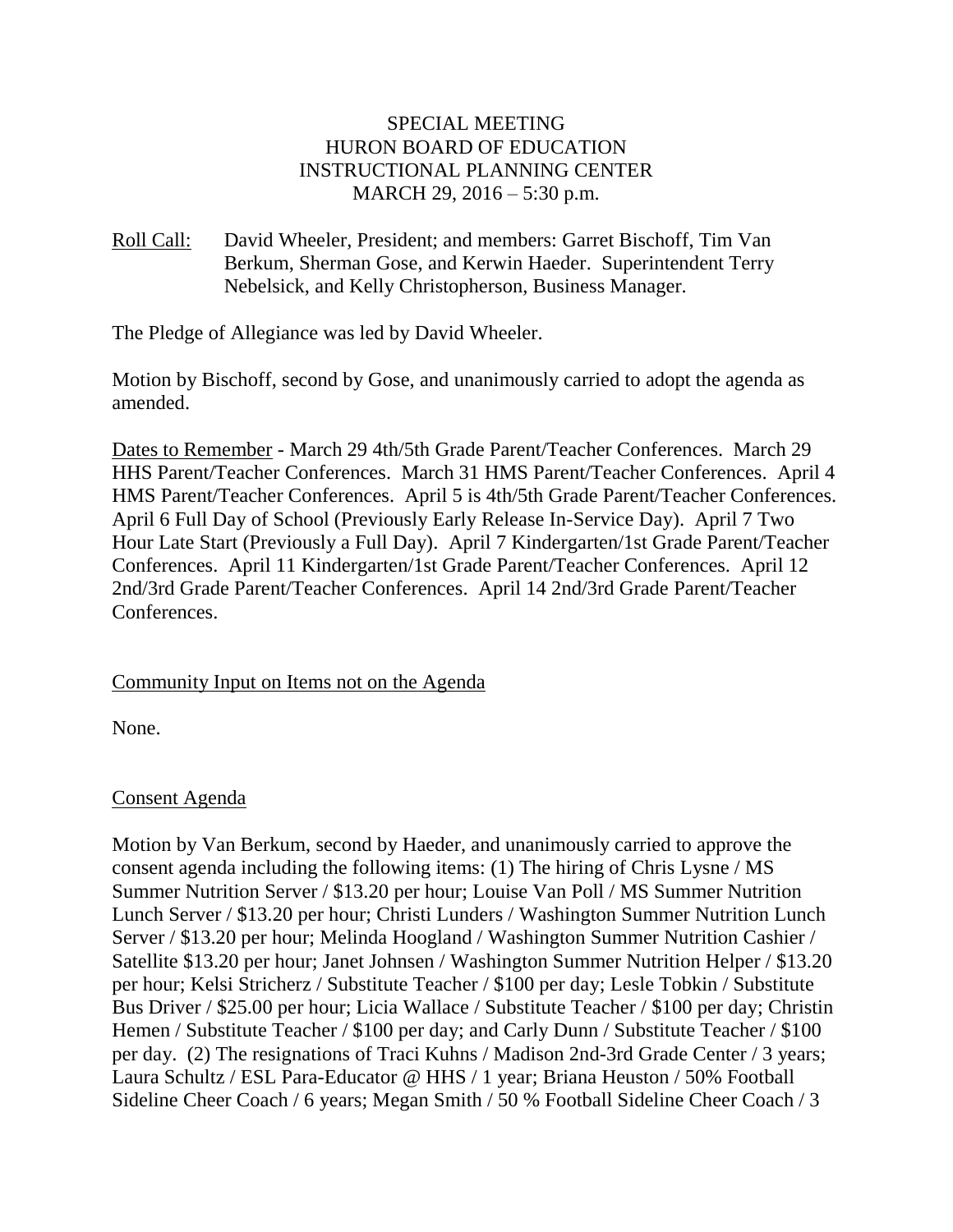years; Laura Iverson / Resignation only from the 7th, extra section, class that was assigned to Laura during the 2015-2016 school year; Mary Mehling / Special Education Para-Educator - HHS / 11 years; Joanna Bott / School Nurse / 4 years; Amy Velthoff / Resignation only from the 7th, extra section, class that was assigned to Amy during the 2015-2016 school year; Mary Helen Wipf / Resignation only from extra duty assignment, JDC/ \$3,021; and Demetria Moon / Huron High School Principal / 16 years. (3) The bills for payment as presented: 1) Americinn – Travel - \$367.96; 2) Buhl's Laundry – Laundry - \$214.00; 3) Comfort Inn – Travel - \$1,848.00; 4) Days Inn – Travel - \$524.93; 5) Holiday Inn Express - \$649.00; 6) Northwestern Energy – Electricity & Heat - \$2,225.66; 7) SDHSAA – Amt Due Others - \$78,921.60; 8) Super 8 – Travel - \$701.40; 9) Grant Thornton LLP – Issuance Costs - \$1,800.00; 10) Wells Fargo Bank NA – Redemption Fee - \$500.00; 11) Dramstad Refrigeration – Repair/Maintenance - \$774.63. (4) Award the bid for two 71 passenger school buses to Harlow's Bus Sales with no trade-ins for \$154,166. (A complete bid recap is on file in the Business Office.)

#### Celebrate Successes

The Superintendent reported on the successes in the District.

### Reports

Classified Employee of the Month – Clyde Dillman, Transportation Department Bus Driver, was recognized as the May 2016 Classified Employee of the Month.

Business Manager's Report – Kelly Christopherson presented a report about the State's new funding formula.

Superintendent's Report - Terry Nebelsick presented the Superintendent's report.

#### Old Business

None.

#### New Business

Motion by Bischoff, second by Gose, and unanimously carried to authorize membership in the South Dakota High School Activities Association.